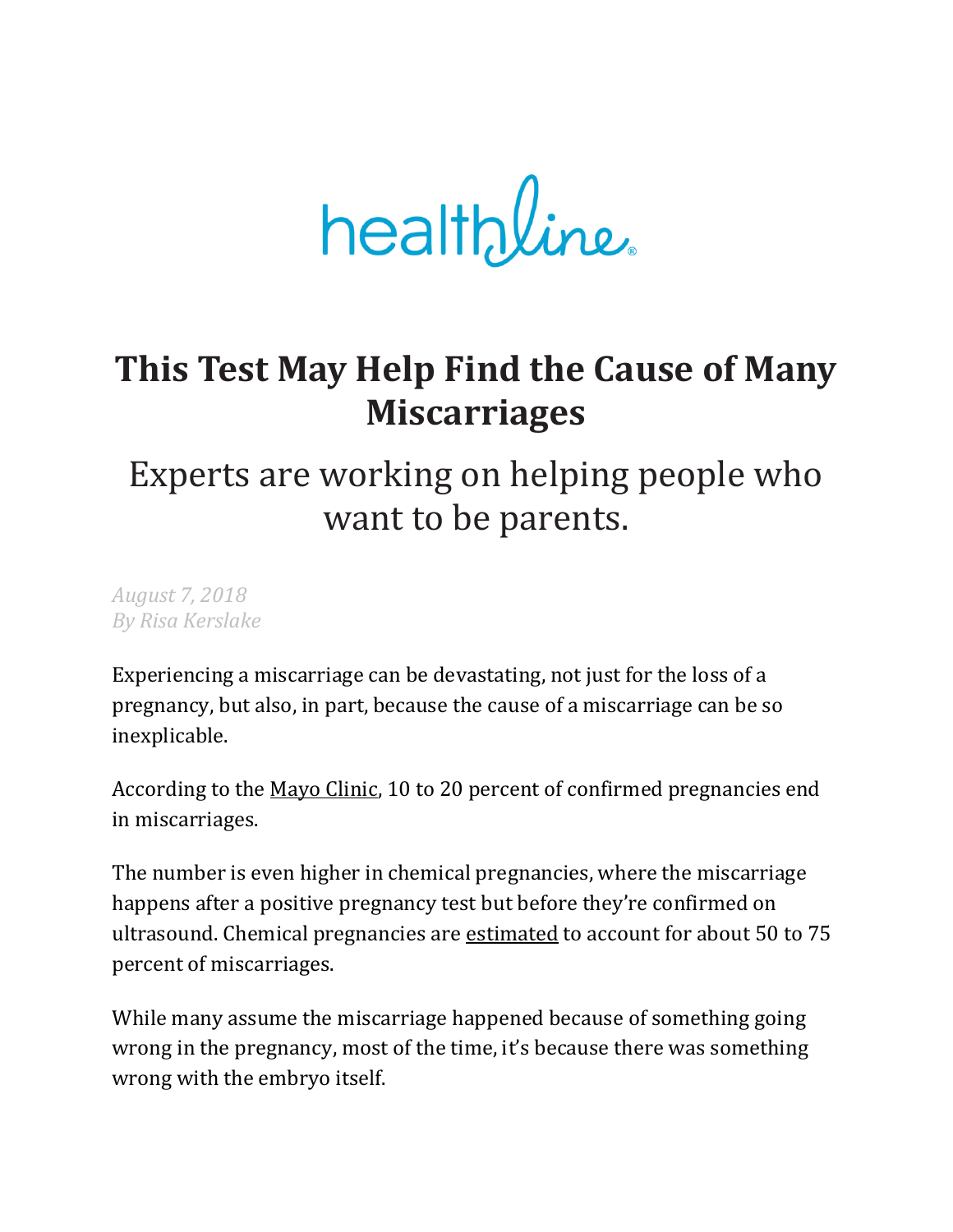Now experts want women to know there's testing that can help them get answers. This is good news because steps can then be taken to avoid the potential heartbreak later on.

#### **What causes most miscarriages?**

Chromosomal abnormalities are the main cause of miscarriages. In fact, "about 70 percent of miscarriages are due to fetal chromosome aneuploidies, which means the gain or loss of a chromosome," Mandy [Katz-Jaffe,](https://www.ccrmivf.com/for-physicians/mandy-katz-jaffe/) PhD, reproductive geneticist and scientific director at CCRM, reports to Healthline.

The majority of these abnormalities relate to the age of the woman. A woman is born with all the eggs she'll have in her lifetime, and, as she gets older, her eggs do too.

With the aging of the eggs, the incidence of abnormal chromosomes goes up, making the embryos nonviable. It's how nature protects us from having an unhealthy baby.

Dr. S. Zev [Williams,](https://www.columbiaobgyn.org/profile/s-zev-williams-md) chief of the Division of Reproductive Endocrinology and Infertility and associate professor of obstetrics and gynecology at Columbia University Medical Center, said doctors will focus very heavily on genetic factors when trying to understand the cause of a miscarriage.

"When you're thinking about a miscarriage, it's happened and we're trying to understand the cause. It's basically genetic or everything else," Williams told Healthline.

Testing for chromosomal abnormalities tells doctors what's going on with the chromosomes inside cells, both within the parents as well as in the embryos or miscarried tissue itself.

Having a miscarriage because of an abnormality doesn't mean later pregnancies will end the same way.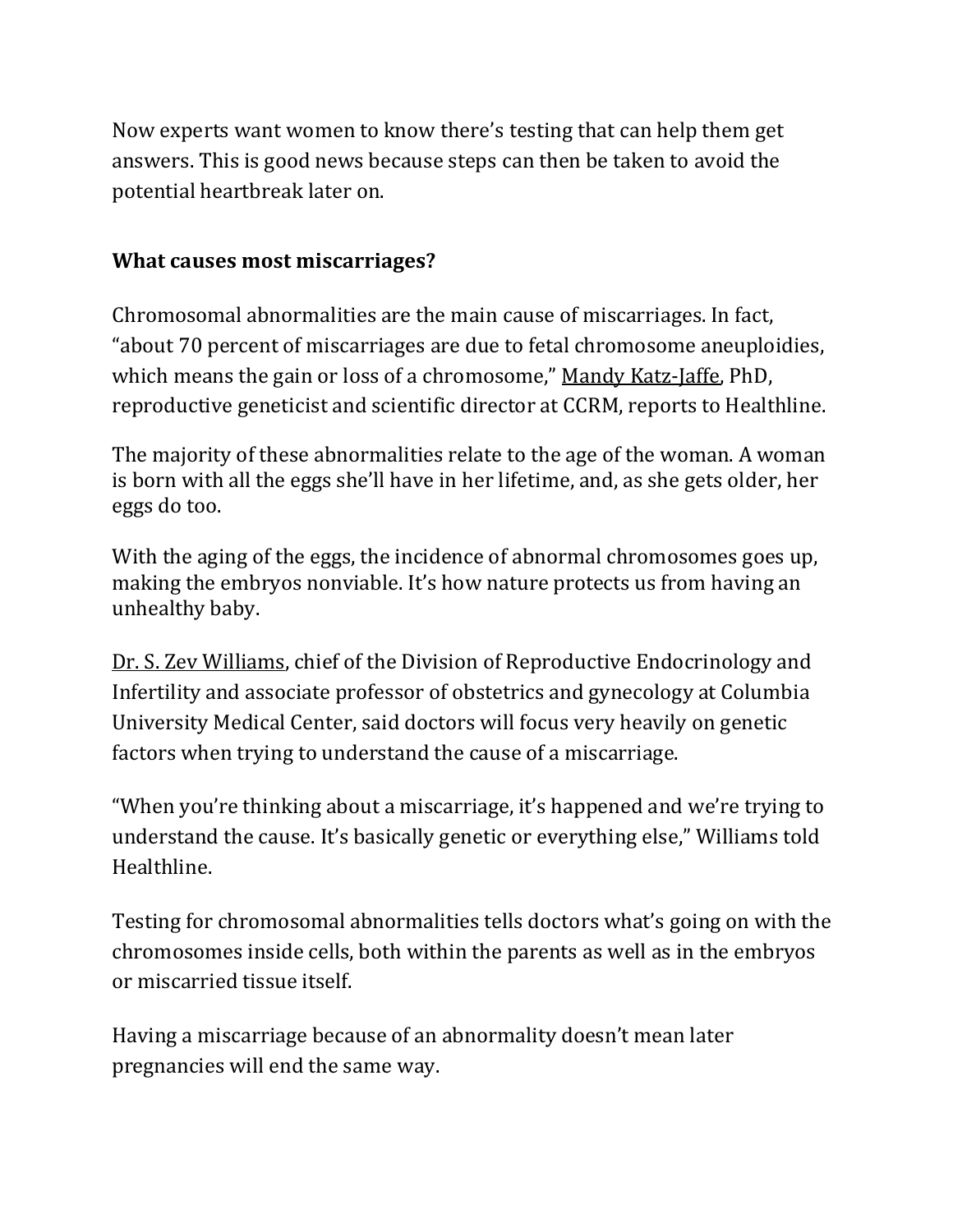One exception to this is what's called a "balanced translocation," in which pieces of the chromosome have swapped spots. "[The] majority of chromosomal abnormalities are related to age of the eggs, but there's the occasional situation that we see on a regular basis where mom or dad are experiencing balanced translocation that induces preprogrammed miscarriages in 60 to 70 percent of the cases," Dr. Juergen [Eisermann,](https://www.ivfmd.com/juergen-eisermann-md/) founder and medical director of IVFMD, reports to Healthline.

### **How can testing help people concerned about miscarriages?**

In very complex cases, doctors use whole exome sequencing on the parents. Embryos can be tested this way as well.

As a result, mutations that cause miscarriage may be discovered that haven't been seen before.

"We had one couple who had a very sick child who was born, and then they had two other losses all with very unusual anomalies," Williams told Healthline. "All the testing came back normal. We did a whole exome sequencing and discovered a very novel mutation that she and her partner carry, the thirteenth case in the world of it, and now we could screen their embryos to make sure they don't have another affected child."

Besides genetic testing on the parents, it's important to test embryos or products of conception for chromosomal abnormalities as well.

"If the miscarriage sample is normal, then it's unlikely that the parents have some abnormality that's causing them to have a chromosomally normal miscarriage," Williams explained.

For women who have miscarriages as a result of abnormal embryos, in vitro fertilization (IVF) may be an option.